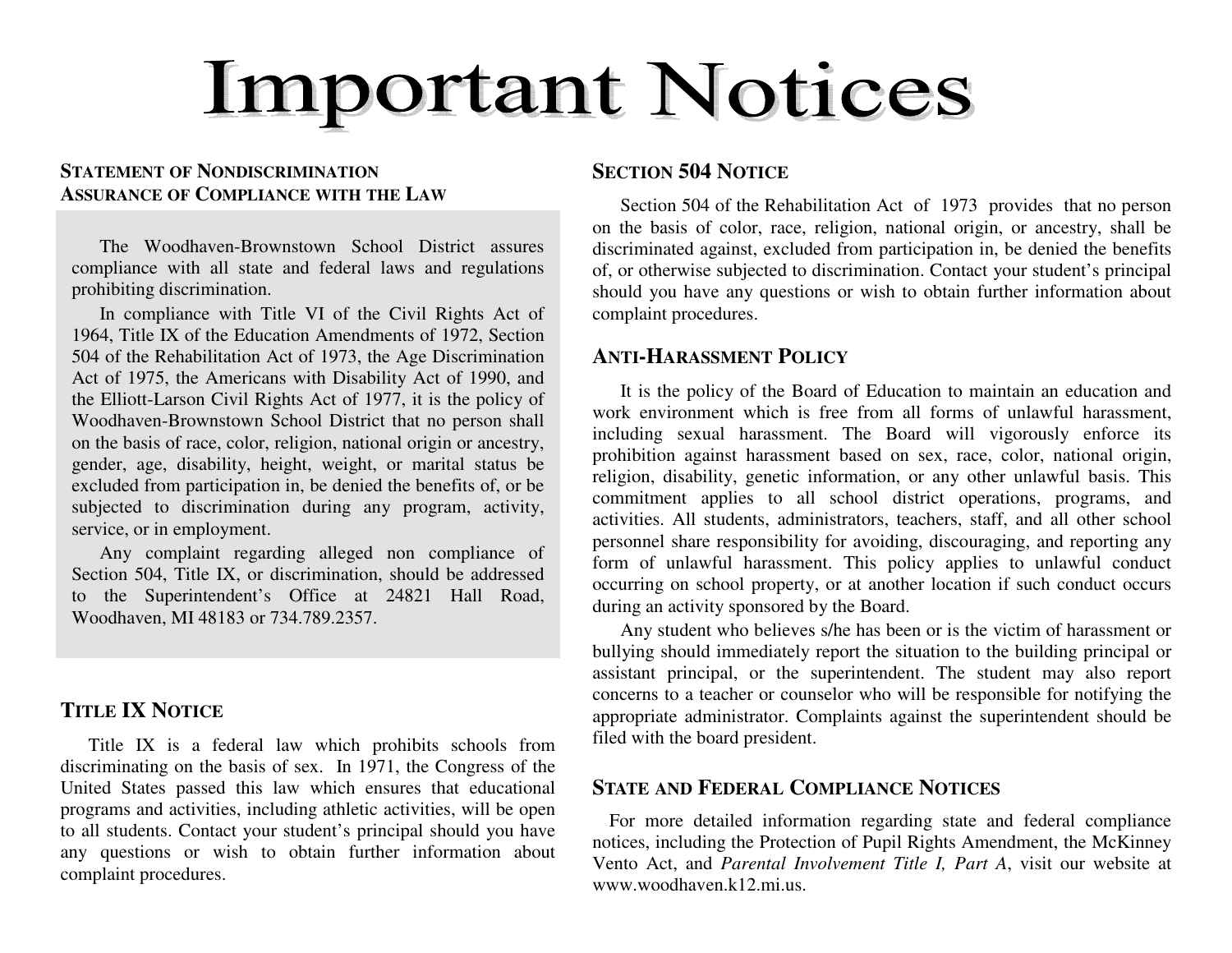# **NO CHILD LEFT BEHIND <sup>N</sup>OTIFICATION**

#### **Family Educational Rights and Privacy Act (FERPA) Annual Notice of Rights Directory Information**

The Family Education Rights and Privacy Act of 1974 provides parents the opportunity to inspect and review all of the records of their children. Under this Act, parents and guardians of students under eighteen years of age and all students eighteen years of age or over have the right to examine all official records, files, and data on file at the Woodhaven-Brownstown School District. In addition, they also have the right to request the school to correct records that they believe are inaccurate or misleading. To examine your child's records, make a written or verbal request to the principal of the school for an appointment. The principal must then provide you with access to all records or data within a reasonable period of time but not more than forty-five (45) days after receiving the request.

The Family Educational Rights and Privacy Act (FERPA) also requires the school district, with certain exceptions, to obtain your written consent prior to the disclosure of personally identifiable information from your child's educational records. However, the school may disclose some student information without written consent when the information is designated "Directory Information" unless you have advised the district to the contrary.

The Woodhaven-Brownstown Board of Education has designated the following as "Directory Information":

- 
- $\bullet$  degrees, honors, scholarships, and awards received  $\bullet$  major field of study
- participation in officially recognized activities and sports; photograph, film, and/or video image telephone numbers only for weight/height if a member of athletic team **director of attendance/graduation**
- 
- 
- -
- student name **address** address address **telephone number** and the telephone number
	- date and place of birth
	- inclusion in school or PTO directories

• grade level

"Directory Information" may be disclosed to certain organizations without a parent's prior written consent. These organizations include, but are not limited to, other schools the student is seeking to attend; class ring manufacturers; state or federal authorities reviewing programs or enforcing state or federal laws; and/or a court by order of a subpoena.

In addition, **for high school students only**, the "No Child Left Behind" law requires that districts must, upon request, provide military recruiters and colleges and universities, access to the names, addresses and telephone listings of high school students. A high school student or his/her parent or guardian may request that the student's name, address and telephone number **not** be released by the district to military recruitersand/or institutions of higher learning **without prior written parental consent**.

If you **DO NOT** want the district to disclose "Directory Information" about your student and/or disclose information about your student to the military recruiters and colleges and universities without your prior written consent, you must notify your child's school in writing. Forms are available in the main office or can be downloaded from our website www.woodhaven.k12.mi.us.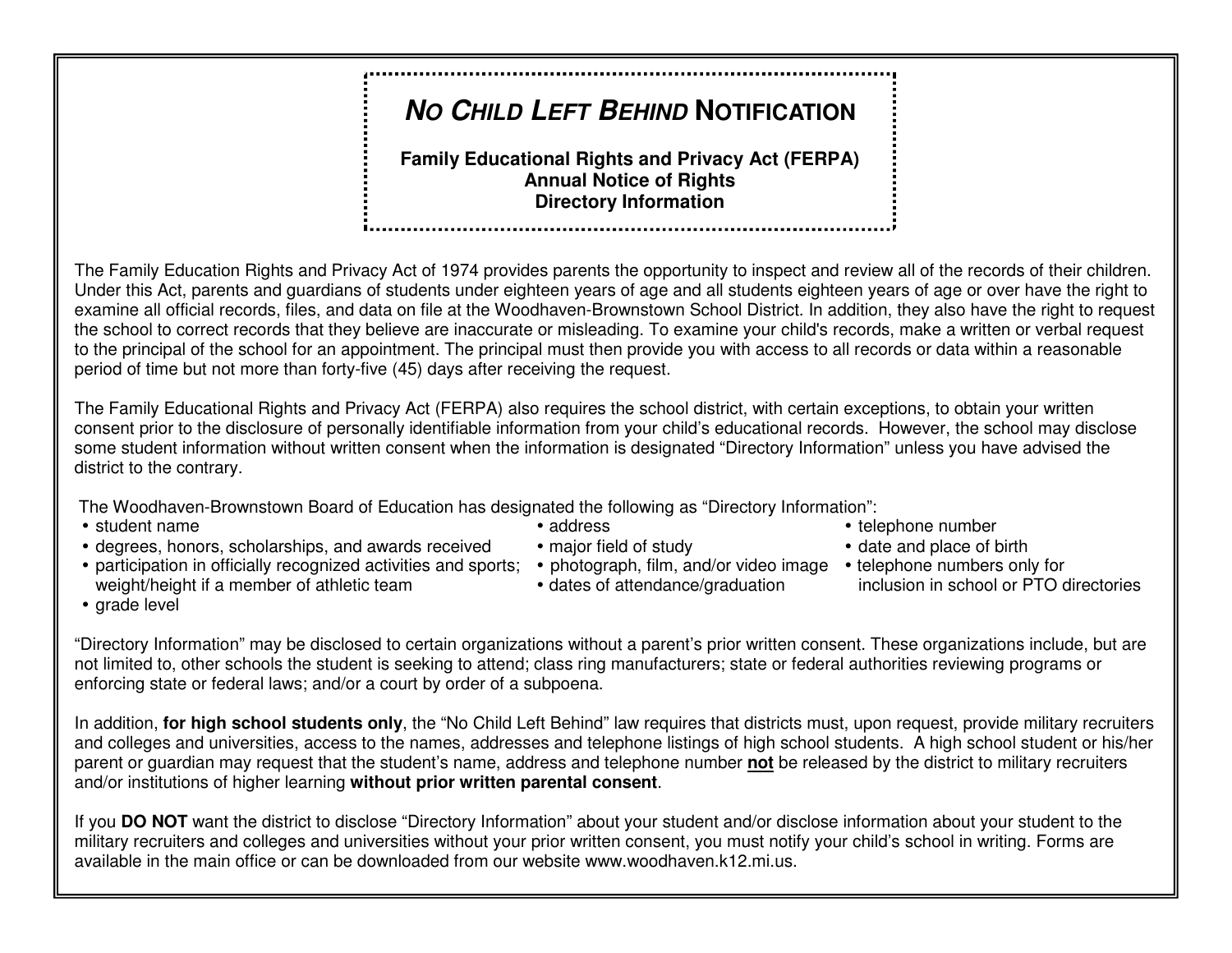#### **DRUG FREE SCHOOLS**

The Woodhaven-Brownstown School District has been firmly committed to providing a drug-free environment within all of our schools. Our policies and Code of Conduct are designed as an assurance for a drug-free system. We recognize and appreciate that the vast majority of our students comply with our policies and the laws thatrelate to a drug-free environment.

Policy #5530 clearly expresses the position of the Board of Education and its staff. It reads as follows:

The Board of Education recognizes that the misuse of drugs is a serious problem with legal, physical, and social implications for the entire school community. As the educational institution of this community, the schools should strive to prevent drug abuse and help drug abusers by educational means.

The Board prohibits the use, possession, concealment, or distribution of any drug at any time on district property or at any district-related event.

Any violation of this policy is processed by the Woodhaven-Brownstown School District Code of Student Conduct - Policy #5501. Students in Grades 6 through 12 receive a complete copy of this Code. Elementary students and parents receive a handbook geared toward elementary-age students. However, any serious infractions of school policies or laws are covered by the Code of Conduct. Copies of this Code are available at all school buildings.

Any student requiring assistance with a drug or alcohol problem should be provided counseling. Counseling and referral sources (including reentry programs) are provided through the Guidance Departments in grades 6 through 12. At the elementary level, principals can provide sources for referrals.

Please be assured that we are working with you and the community to provide the best environment possible for our students.

#### **REPRODUCTIVE HEALTH EDUCATION**

The Woodhaven-Brownstown Board of Education has established Reproductive Health as part of its Health Education curriculum in which family planning, venereal disease, and matters relating to birth control will be taught.

According to Public Act 226 of 1977, parents have the right to review the materials to be used in the class or course of instruction. The Board of Education, in compliance with the Statute, will make the materials available for review.If you wish to review the instructional materials, you may contact your child's school to make arrangements.

 Your child is eligible to participate in this class or course of instruction. By law, you have the right to excuse your child from participation if you choose. If you wish to exercise your right to excuse your child, without penalty from instruction in reproductive health, including family planning, please notify your child's school in writing.

 For more information regarding the Reproductive Health curriculum you may contact the Curriculum Director's office at 734.789.2350.

#### **ASBESTOS**

The Woodhaven-Brownstown School District staff has been working with a certified asbestos consultant to comply with the AHERA regulations. In accordance with Section 763.93(g)(4) of the Federal Asbestos Hazard Emergency Response Act of 1986 (AHERA), the district is required to take definite steps regarding asbestos containing materials in school facilities.

 The purpose of this federal law is to provide protection of the public's health, especially employees and those who are school age (grades kindergarten through twelfth grade) from the hazards of asbestos, which include mesothelioma, lung cancer, and asbestosis.

All district facilities have been inspected by a certified asbestos inspector for asbestos containing materials. The inspection reports have been review and management plans prepared for each facility.

An Asbestos Management Plan for each facility is on file in each respective school building office. Copies of management plans for all district facilities are available at the Support Services Department, located at 24973 Van Horn Road, Brownstown, MI 48134.

If asbestos containing material is present in the building, specific plans for regular inspections, monitoring, and removal are contained in the management plan. These plans and all related materials are available for review by staff, students, parents, and the general public.

 Questions related to the implementation of the AHERA regulations may be directed to the Support Services Director at 734.783.0255.

#### **PEST MANAGEMENT**

The Woodhaven-Brownstown School District staff has been working with a certified pest management company. This company is contracted to do pest control maintenance once a month or when needed. They have been working with our staff to set up a safe and effective Integrated Pest Management (IPM) program to insure the safety of students, staff, and the public that use all school district buildings.

All work will be performed in a safe manner and in accordance with the most modern and effective scientific pest control procedures.

 Only those pesticides that have been registered by the Environmental Protection Agency and other governmental agencies that have authority in the field will be used. The pest control company will strictly adhere to all pesticide label requirements, laws, and regulations.

Questions related to the implementation of our Integrated Pest Management program may be directed to the Support Services Director at 734.783.0255.